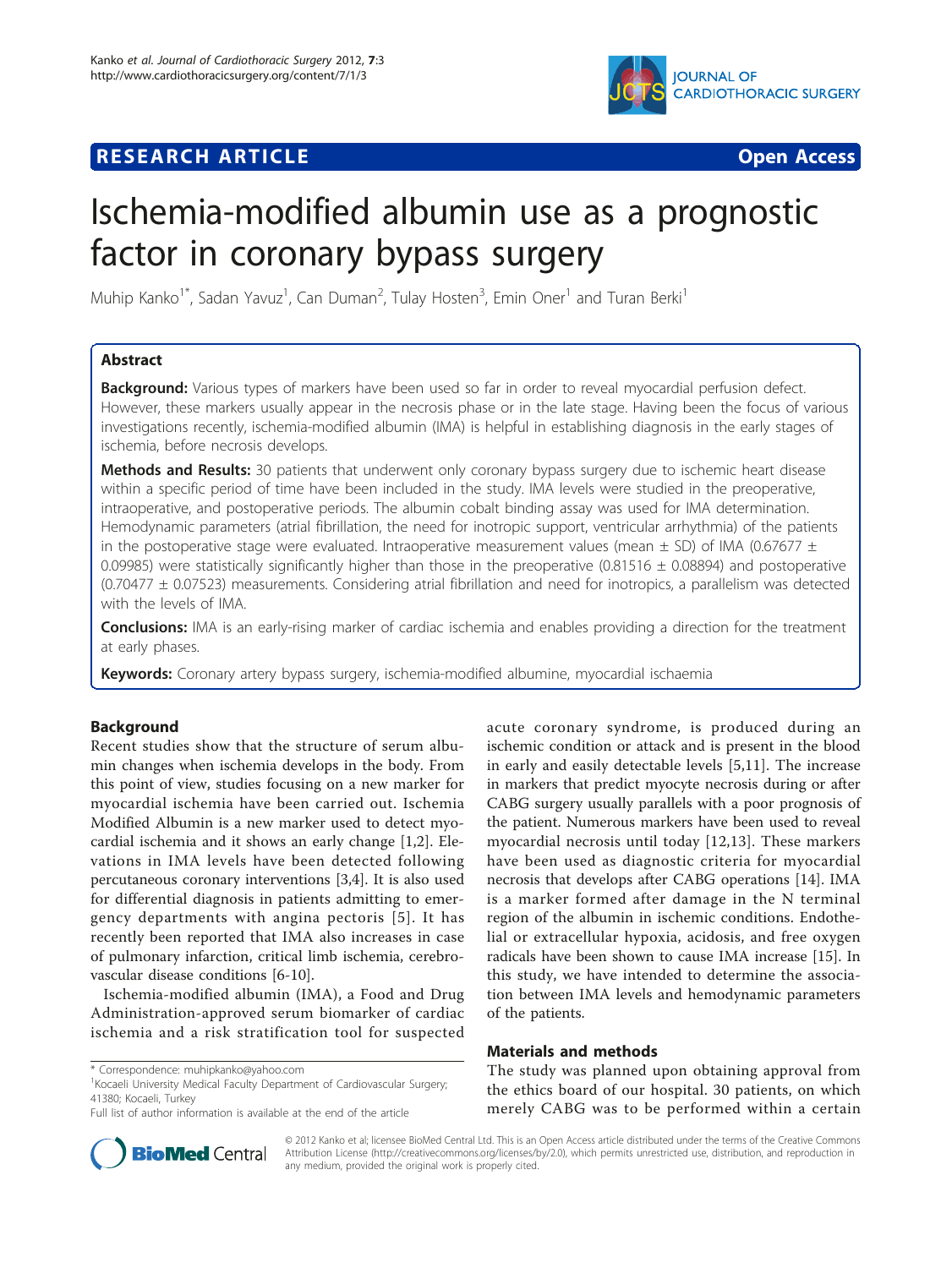time frame, were included in the study. Patients who required concurrent valve or another cardiac intervention were not included in the study. Patients with serious liver, kidney, peripheral vascular, or cerebral pathologies were also excluded from the study.

# Surgical procedure

Anesthetic management was uniform in all patients. Midazolam was used for premedication, and a combination of fentanyl, midazolam and pancuronium was used for the induction. After intubation, mechanical ventilation with oxygen and nitrogen was initiated. Anesthesia was maintained with midazolam, vecuronium bromide and inhaled sevoflurane. Patients were all operated on by the same surgical team. CABG was performed with moderate hypothermia. After the aorta was crossclamped and 1000 mL of high-potassium cold-blood cardioplegic solution (24 $\degree$  to 26 $\degree$ C) (10-15 mL/kg) was perfused one time in an antegrade, myocardial revascularization was performed during cardioplegic arrest at 28°C to 30°C. The cardioplegic solution was composed of whole blood with a hemoglobin level of 8 g/dL and 25 mEq/L KCl. Following antegrade cardioplegia, cardioplegia solution containing 10 mEq/L KCl was constantly administered via retrograde path through the coronary sinus. Distal anastomoses were made. Proximal anastomoses were performed under side clamping. Following the completion of the surgery, the patients were taken to intensive care. Standard postoperative care was given to all the patients. Extubation was performed at the earliest stage possible following the provision of hemodynamic stability. The first choice when inotropic agent requirement emerged was dopamine. At times when atrial fibrillation occurred, amiodarone was the first choice for treatment in case laboratory and blood gas values were normal.

#### Biochemical assays

Blood samples were drawn from the coronary sinus right before cross-clamping and 30 minutes after crossclamping. Six hours after the operation, other blood samples were taken from a central venous catheter, which was forwarded into the right atrium and the IMA levels were studied. The blood samples were placed in flat tubes and kept waiting for 30 minutes, then sera were separated by centrifuging at 3000 rpm for 10 minutes. Then the obtained serum samples were subjected to measurement immediately. Albumin Cobalt binding test was analyzed according to the method defined by Bar-Or et al. [\[16\]](#page-4-0). In this method 200 mL serum was added to the water solution of 50 mL %0, 1 (w/v) cobalt chloridine (sigma; $CoCl<sub>2</sub>.6H<sub>2</sub>O$ ). It was mixed gently and waited for 10 minutes for sufficient cobalt-albumin binding. Then 50 mL dithiothreitol (DTT) (Sigma 1.5 mg/mL  $H<sub>2</sub>O$ ) was added as a colorizing agent. After waiting for two minutes 1.0 mL 0.9% NaCl was added to stop the cobalt binding process of albumin. Afterwards, the absorbance was measured through spectrophotometer at 470 nm (Shimadzu, model UV160U). Sample blank without DTT were used as blind. The results were reported as absorbance units (ABSU).

#### Statistical Analysis

The analyses were performed using SPSS for Windows, version 13.0. Normal distribution test was applied. Due to its preoperative variable that does not confirm to normal distribution, non-parametric tests were performed in comparisons containing the preoperative variable. Based on the normal distribution analysis of data, the Friedman test, Wilcoxon Signed Rank test and Paired sample t test were used in the comparisons of the dependent groups, while independent group comparisons were conducted using the Mann-Whitney U test. The level of statistical significance was taken as p < 0.05 and the Bonferroni correction was used where needed.

# Results

22 of the patients were males while 8 were females. The mean age of the patients was 58,6 (39 to 79). The demographics characteristics of the patients are given in the Table 1. In the echocardiograms of the cases, the ejection fractions were 35% and below in 12 cases (40%); between 36% and 50% in 7 cases (23%) and above 51% in 11 cases (37%). Single-vessel bypass surgery in one case, 2-vessel bypass surgery in another case, 3-vessel bypass surgery in 11 cases, 4-vessel bypass surgery in 14

|  |  |  | Table 1 Demographics characteristics of the cases |  |  |  |
|--|--|--|---------------------------------------------------|--|--|--|
|--|--|--|---------------------------------------------------|--|--|--|

|                                  |                   | %      |
|----------------------------------|-------------------|--------|
| Age (years)                      | 58,6              |        |
| Male, n (%)                      | 22                | $-73%$ |
| Diabetes Mellitus, n             | 11                | $-36%$ |
| Hypertension, n                  | 15                | $-50%$ |
| Smoking, n                       | 17                | $-56%$ |
| Ejection Fraction, n             | 12 cases $35 >$   | $-40%$ |
|                                  | 7 cases 36-50     | $-23%$ |
|                                  | 11 cases $51 <$   | $-37%$ |
| Cardiopulmoner bypass time(Mean) | 81 min.           |        |
| Cross clamp time(Mean)           | 37 min.           |        |
| Number of bypass vessel, n       | $CABG \times 1$ 1 | $-3%$  |
|                                  | $CABG \times 2.1$ | $-3%$  |
|                                  | CABG x311         | $-33%$ |
|                                  | $C$ ABG $x4$ 14   | $-42%$ |
|                                  | CABG x53          | $-9\%$ |
| LIMA graft use, n                | 27                | $-90%$ |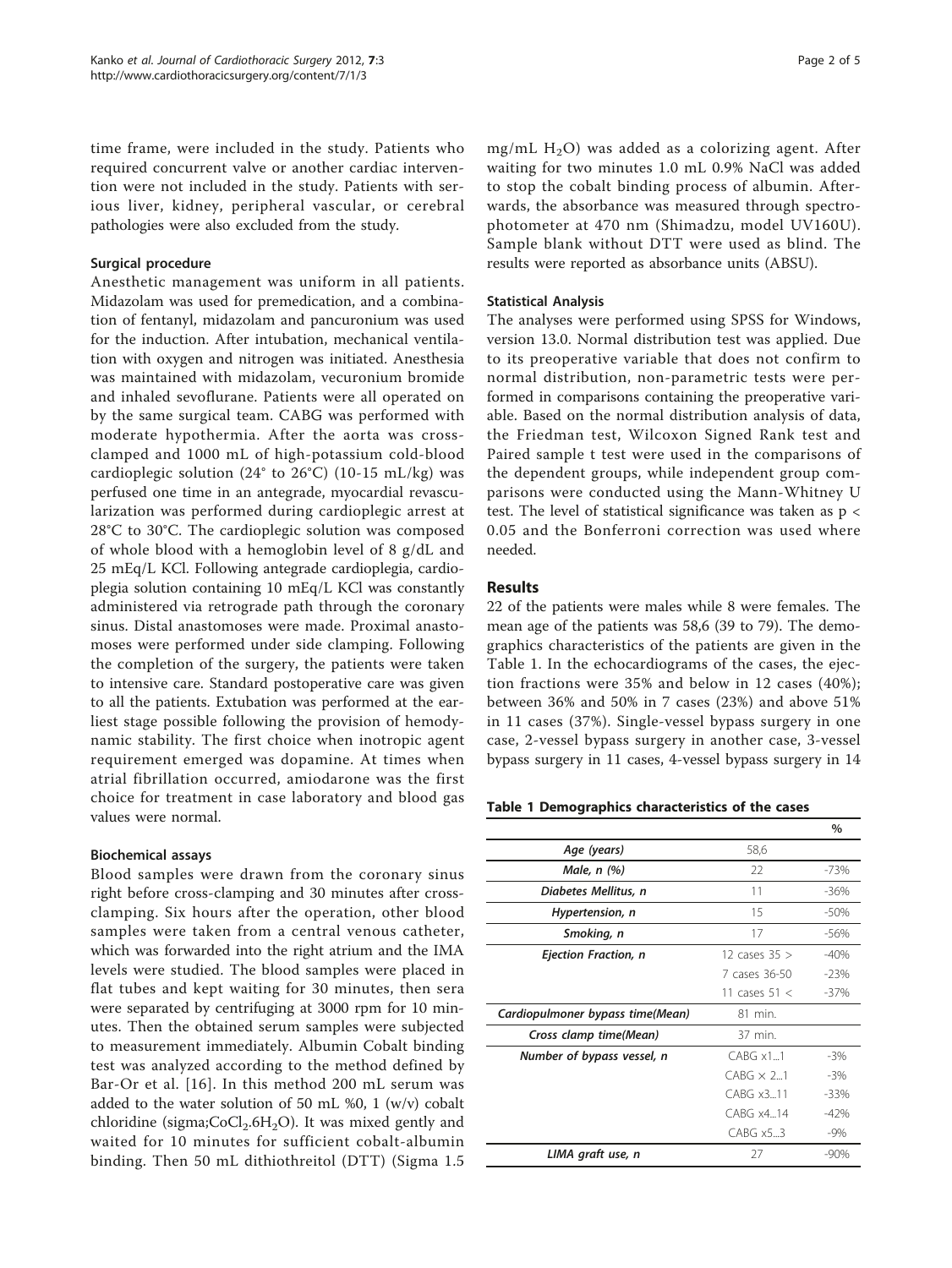cases, and 5-vessel bypass surgery in 3 cases were performed. LIMA was used as a graft for LAD bypass in a total of 27 cases. For other vessel bypasses, Vena saphena magna (the great saphenous vein) was used. One (3%) of the cases died. The mean cardiopulmonary bypass duration was 81 minutes and the mean crossclamping duration was 37 minutes. In 23 (76%) patients, a need for a cardiotonic occurred while two (7%) cases required intra-aortic balloon. Cases in whom intra aortic balloon was needed were urgent patients who were taken to bypass surgery in a hemodynamically unstable condition. Arrhythmias not requiring treatment developed in 11 (36%) of the cases in the postoperative period. Paroxysmal AF attacks developed in 16 (53%) cases during the postoperative period and 6 of these cases needed treatment for more than 72 hours. All the cases were discharged from the hospital with sinusoidal rhythm. Preoperative, peroperative, and postoperative changes in IMA of the patients were compared, and it was observed that these changes were significantly different from each other (Friedman test,  $p < 0.05$ ). Postoperative IMA measurement values were higher than those of preoperative IMA. There was a statistically significant difference between the preoperative and postoperative measurements ( $p = 0.011$ ) (Wilcoxon signed rank test). In terms of preoperative IMA measurements and intraoperative measurements, the IMA levels at the intraoperative stage were higher. The difference between these values were statistically significant ( $p < 0.001$ ) (Wilcoxon signed rank test). When comparing the intraoperative and postoperative measurements of IMA, intraoperative phase levels were higher again and the difference between them was statistically significant ( $p =$ 0.001) (Paired sample t test) (Figure 1). Arrhythmias not requiring treatment developed in 11 (36%) of the cases in the postoperative period. Paroxysmal AF attacks developed in 16 (53%) cases during the postoperative



period and 6 of these cases needed treatment for more than 72 hours. All the cases were discharged from the hospital with sinusoidal rhythm. 23 (76%) of the cases required an inotropic (7-15 microgram/kg/min dopamine). The need for an inotropic disappeared in five of the cases within 6 hours. However, 15 of these cases needed an inotropic support of 10 mcg/kg/min for 24 hours and more. In two (7%) cases taken to surgery in emergency settings and with intra-aortic balloon support and in one case with a low ejection fraction, there was a need for combined inotropics (dopamine, dobutamine, adrenaline, and noradrenaline). This support was required for at least 72 hours. Mortality occurred in one (3%) case and this was a patient who was taken into an emergency bypass operation. When the relationship between the changes in hemodynamic parameters and IMA changes in the patients was examined, no statistical significance was identified (Mann-Whitney U,  $p > 0.05$ ).

## **Discussion**

Myocardial ischemia in various degrees may develop during the intraoperative phase due to such reasons as manipulation of the heart, inadequate myocardial protection, and incomplete revascularization. In order to reveal myocardial perfusion defect, such markers as AST, myoglobin, myocardial creatine kinase isoenzymes, and troponin have been used until today [[12,17,18\]](#page-4-0). Recent studies show that the structure of serum albumin changes when ischemia develops in the body. Normal human albumin has the N terminal region, which detoxifies free oxygen radicals. The N region is also the area to which such transition metals as cobalt, copper and nickel are bound. In the ischemia condition, the N region is damaged by oxygen radicals. Albumin's capacity to bind metals such as nickel, cobalt and copper is diminished [\[7,14,19\]](#page-4-0). The resultant albumin as such is IMA. The type of the radical that affects the N terminal region most is the hydroxyl radical. Free radical binding capacity of IMA is very low. Elevation of IMA is directly associated with free radicals that form during ischemia [[20\]](#page-4-0). IMA is also one of the markers of oxidative stress [[21,22\]](#page-4-0). Reperfusion after ischemic conditions includes more free radical and iron and copper exposure, which may cause even more alterations to albumin than ischemia itself [\[23](#page-4-0),[24\]](#page-4-0). In studies conducted in earlier years, it was shown that IMA levels elevate in cardiac ischemia, cerebrovascular occlusion, pulmonary ischemia, gastrointestinal ischemia, and muscle ischemia [[3,7,8,19,25-27\]](#page-4-0).

A study conducted to scrutinize IMA specifies that IMA elevation may occur due to coronary vasospasm [[5\]](#page-4-0). In other words, while the other markers for cardiac ischemia necessitate necrosis formation, IMA is elevated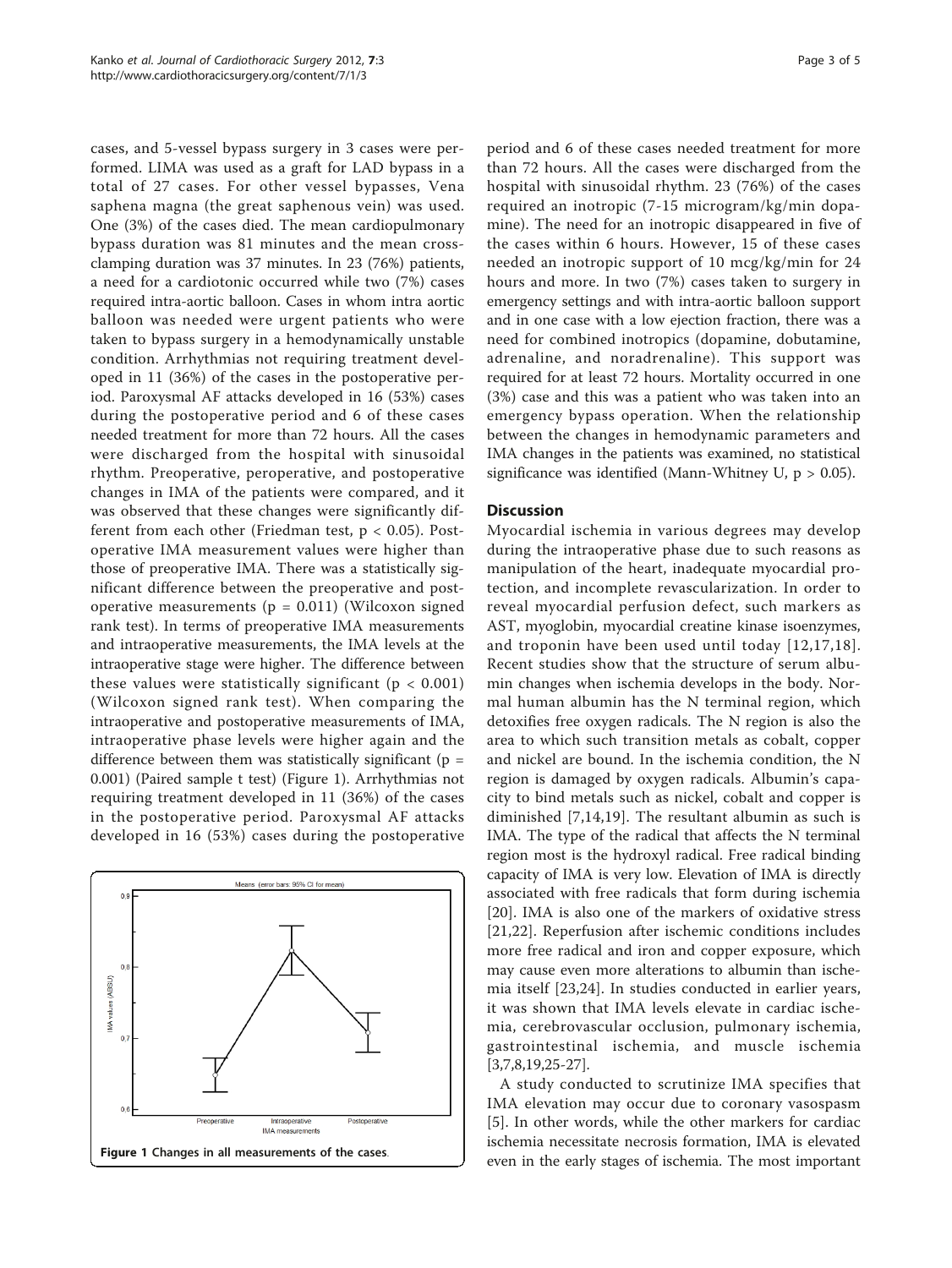characteristic that differentiates IMA from other cardiac ischemia markers is that it increases in the early phase particularly. It elevates in just minutes, peaks within 2 to 4 hours and returns to normal in 6 to 12 hours [[3,28](#page-4-0)]. Non-existence of myocardial ischemia is considered to be confirmed in 90-95% of the cases if IMA levels are normal in the presence of a normal ECG and normal troponin levels [\[5](#page-4-0)]. Rapid elevation of IMA in minutes could render it usable in patient follow up and for taking necessary precautions rather earlier.

In this study, we examined the effects of coronary bypass operations on IMA levels and linkage of these levels with hemodynamic parameters. It was determined in a previous study that IMA levels increased shortly after the operation and decreased later on. However, it was stated that the amount of this decrease was still higher than basal levels [\[29\]](#page-4-0). In our study, we found that IMA levels elevated rapidly in the first 30 minutes following cross-clamping and decreased during the postoperative 6-hour-phase. However, the amount of this decrease did not reach to the level of the preoperative values. We believe that this can be attributed to a temporary effect created by reperfusion. In our study, IMA levels in the samples taken during the intraoperative stage were statistically higher than those obtained in the preoperative and postoperative periods.

Atrial fibrillation is observed in 7 to 40% of the cases after coronary bypass surgery [[30,31\]](#page-4-0). Paroxysmal AF attacks emerged in 53% of our cases. The rate of atrial fibrillation that necessitated treatment for more than 72 hours was 20%.

One of the major factors that determines the need for inotropics during the postoperative period is the duration of cross-clamping. If the duration of cross-clamping is longer than 90 minutes, the need for inotropics increases [[31](#page-4-0)]. In 23 (76%) of our cases, a need for an inotropic (7-15 microgram/kg/min dopamine) developed. Inotropic support of 10 mcg/kg/min for 24 hours and more became necessary in 15 (50%) of the cases that required an inotropic. Arrhythmia that did not require any need for treatment developed in 11 (36%) of the cases in the postoperative period. When the cases with prolonged inotropic need as well as the cases with atrial fibrillation who needed treatment for more than 72 hours (6 cases) were examined, it was understood that the postoperative IMA levels in these patients remained higher than the rest of the cases. Although intraoperative IMA levels were statistically significantly higher in all cases, it was found that especially in some cases, arrhythmias lasted longer and more need for inotropics was present. This finding may imply a suspected presence of a subgroup specific to myocardium. Ventricular arrhythmia, atrial fibrillation, and inotropic

requirement were found to be more in patients whose IMA values were measured higher. While this excess was not statistically significant, it was proportionally higher (in terms of the % value). It might be possible to attain statistical significance by increasing the number of the patients. Comparing with the preoperative stage, IMA levels were elevated more in samples taken 6 hours after the operation. The reason for this could be a temporary ischemic condition caused by reperfusion. We believe that these levels would come closer to basal values in the samples to be taken in the upcoming hours. The most important factor that restricts the use of IMA is that it is not a specific marker for myocardium. That being said, IMA may increase in some conditions (septic shock, renal failure, neoplasia, etc.) [\[32](#page-4-0)].

# Conclusion

Many further studies are required in order to determine the role of IMA in ischemic conditions that occur in various organs. Sensitivity of cells to ischemia varies from one organ to another. It is important to know the optimal IMA levels to diagnose ischemia particularly in organs such as the heart and brain. Increasing the number of the cases and lengthening measurement periods in these types of studies might help establish this optimal level. IMA is one of the markers that show myocardial ischemia earliest. There is a parallel association between IMA levels and hemodynamic parameters of the patients. The most important factor that restricts IMA is that IMA may elevate in other pathologies as well, which brings about a requirement for subgroup studies. Since IMA is an early marker, measurement of IMA levels may contribute to patient follow up and initiation of treatment at early stages.

#### List of abbreviations

IMA: ischemia modified albumin; CABG: coronary artery bypass grafting; LIMA: Left internal mammarian artery; LAD: Left anterior descending artery; AF: Atrial fibrillation; DTT: dithiothreitol; ABSU: Absorbance Units; AST: aspartate aminotransferase.

#### Author details

<sup>1</sup> Kocaeli University Medical Faculty Department of Cardiovascular Surgery 41380; Kocaeli, Turkey. <sup>2</sup>Canakkale Onsekiz Mart University Medical Faculty Department of Biochemistry; 17100, Canakkale, Turkey. <sup>3</sup>Kocaeli University Medical Faculty Department of Anaesthesiology; 41380, Kocaeli, Turkey.

#### Authors' contributions

MK conceived of the study, participated in its design and coordination. and drafted the manuscript. SY participated in the design of the study and performed the statistical analysis. All authors have read and approved the final manuscript.

#### Competing interests

The authors declare that they have no competing interests.

Received: 2 September 2011 Accepted: 5 January 2012 Published: 5 January 2012